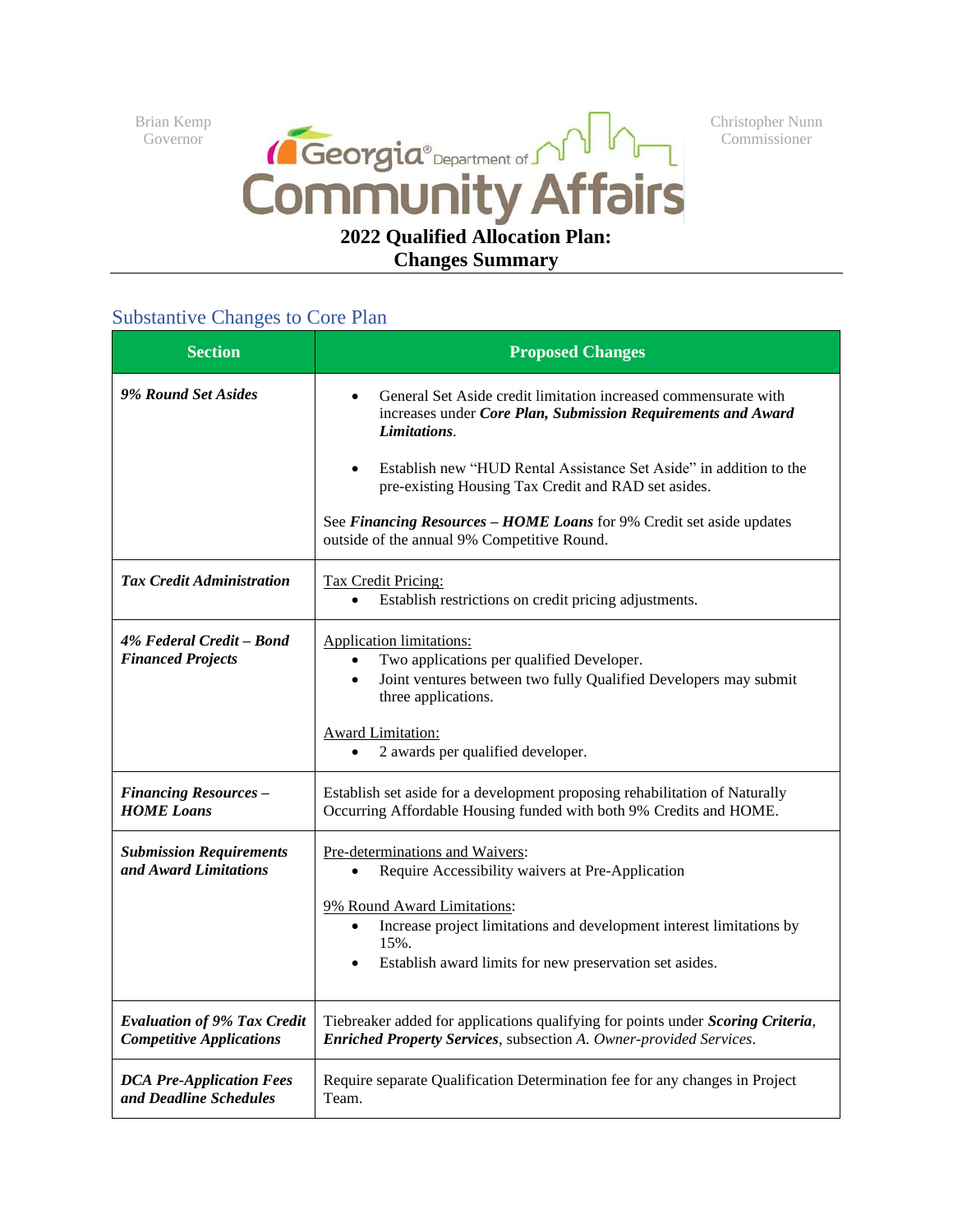## Substantive Changes to Threshold Criteria

| <b>Section</b>                                                     | <b>Proposed Changes</b>                                                                                                                                                                    |
|--------------------------------------------------------------------|--------------------------------------------------------------------------------------------------------------------------------------------------------------------------------------------|
| <b>Applicability of Threshold</b><br>Criteria                      | Denote Threshold submission requirements based on application type (9% or<br>$4\%$ ).                                                                                                      |
| <b>Cost Limits</b>                                                 | Proposal to remove this section in response to pandemic-induced market<br>fluctuations.                                                                                                    |
| <b>Environmental</b><br><b>Requirements</b>                        | Require submitted Phase I Report to be issued no more than 60 days after site<br>reconnaissance.                                                                                           |
| <b>Building Sustainability</b>                                     | Add Green Building Initiative's Green Globes program as additional option<br>under subsection B. Sustainable Building Certification.                                                       |
| <b>Eligibility for Credit Under</b><br>the Preservation Set Asides | Establish eligibility criteria and submission requirements for the Preservation Set<br>Asides.                                                                                             |
| <b>DCA Underwriting Policies</b>                                   | Set one overall developer fee limitation (previously, separate limitations<br>for 9% and 4% applications)<br>Increase fee levels to 10% above the 9% limitations set under the 2021<br>QAP |

## Substantive Changes to Scoring Criteria

| <b>Section</b>                      | <b>Proposed Changes</b>                                                                                                                                                                                  |
|-------------------------------------|----------------------------------------------------------------------------------------------------------------------------------------------------------------------------------------------------------|
| Desirable/Undesirable<br>Activity   | Rural eligibility distance increased to 2.5 miles.                                                                                                                                                       |
| <b>Quality Education Areas</b>      | Add third performance indicator option for schools: average annual<br>CCRPI improvement for schools in the top 75% of CCRPI scores.<br>Allow recently established schools to utilize cluster-level data. |
| <b>Revitalization/Redevelopment</b> | For 4% credits competition, only subsection A applies.                                                                                                                                                   |
| <b>Plans</b>                        |                                                                                                                                                                                                          |
| <b>Community Transformation</b>     | Allow community-based developers to demonstrate qualifications with<br>partnerships outside of Georgia.                                                                                                  |
|                                     | Add new tiebreakers, a subset of those outlined in <i>Core Plan</i> .                                                                                                                                    |
| <b>Stable Communities</b>           | Allow applications in a census tract without data for a metric to use the<br>value of the nearest census tract with data.                                                                                |